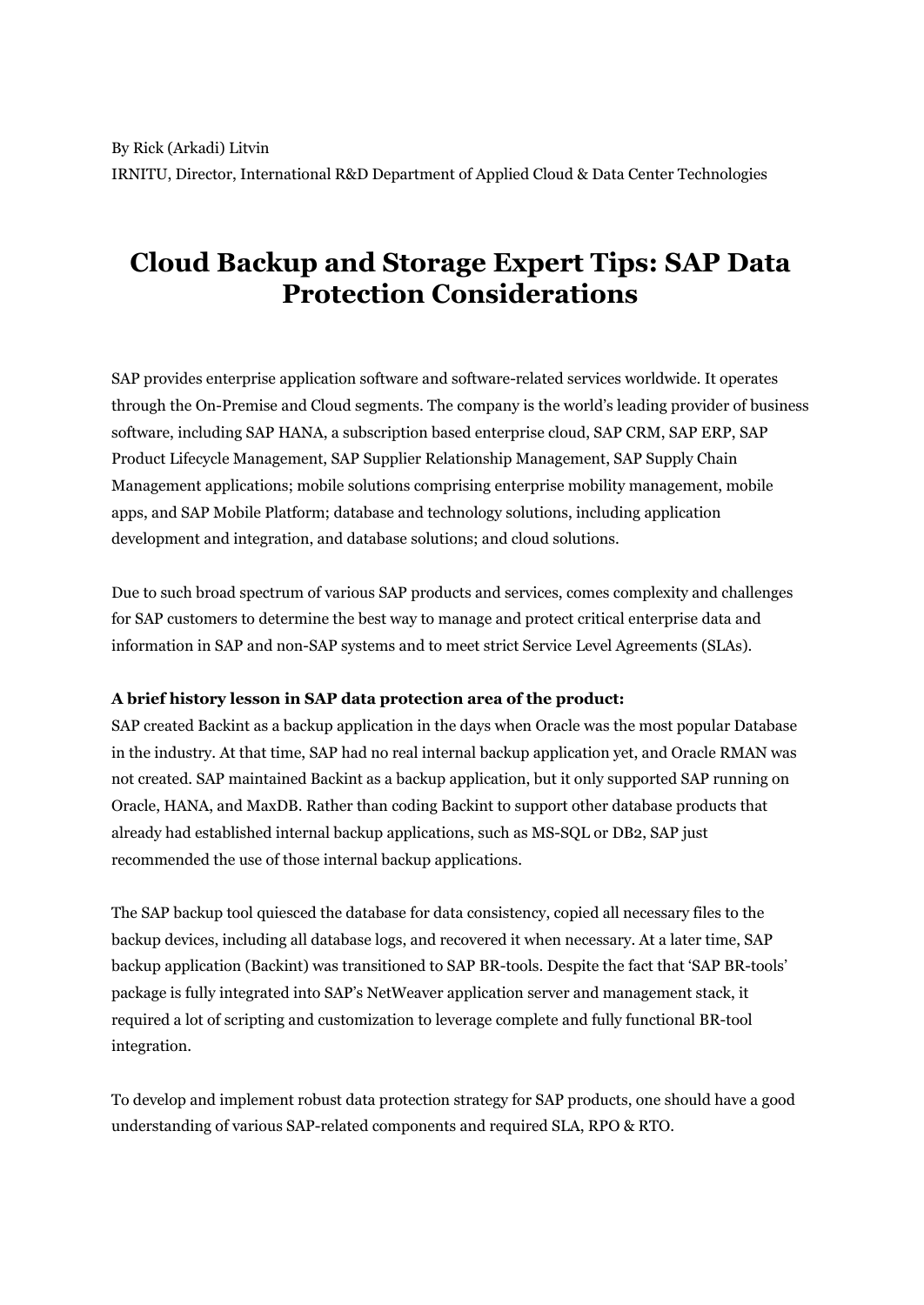The following SAP components should be considered as an integral part of data protection scenario:

# **SAP Database objects (files) - Tablespace files, Database control files, Online redo logs & Offline redo logs**

SAP Database objects are located within SAP database server. As indicated above, the database objects protection requires backup of database data files [tablespace backup is a backup of the database files that constitute the tablespace], database control files, online or offline redo logs.

## **SAP Non-database files - SAP binary, Database Binary (e.g., Oracle binary), SAP Configuration files**

SAP non-database files are database executable, SAP executable and SAP configuration files. These data, predominately, only changes when profile parameter changes or after an upgrade/patch of system. Indeed, all these files do require data protection as well, but data protection approach for these files will be different from data protection approach for SAP Database objects (files).

Based on your company's objectives, required SLA, RPO & RTO etc., various data protection scenarios can be designed and implemented, e.g., traditional (streaming) backups, snapshot-based backups or combination of both traditional backups and snapshot-based backups.

There are a number of commercial backup/data protection products that do offer fairly tight integration with various SAP products. One of the key backup/data protection products with the focus on SAP are Symantec NetBackup, CommVault Simpana and HP Data Protector. There are comparative newcomer companies such as Actifio, Catalogic etc. that do offer their own, unique way of data protection.

In case of SAP backups, one should pay a close attention to supportability by corresponding backup vendor(s) of various permutations of different SAP database types, OS types and corresponding DB/OS version / patch numbers. Below, please see an example of supportability matrix by one of the backup' vendors (this example is provided only for the purpose of demonstration; as to what are different variations one should consider to make sure that their solution will be supported by specific backup vendor).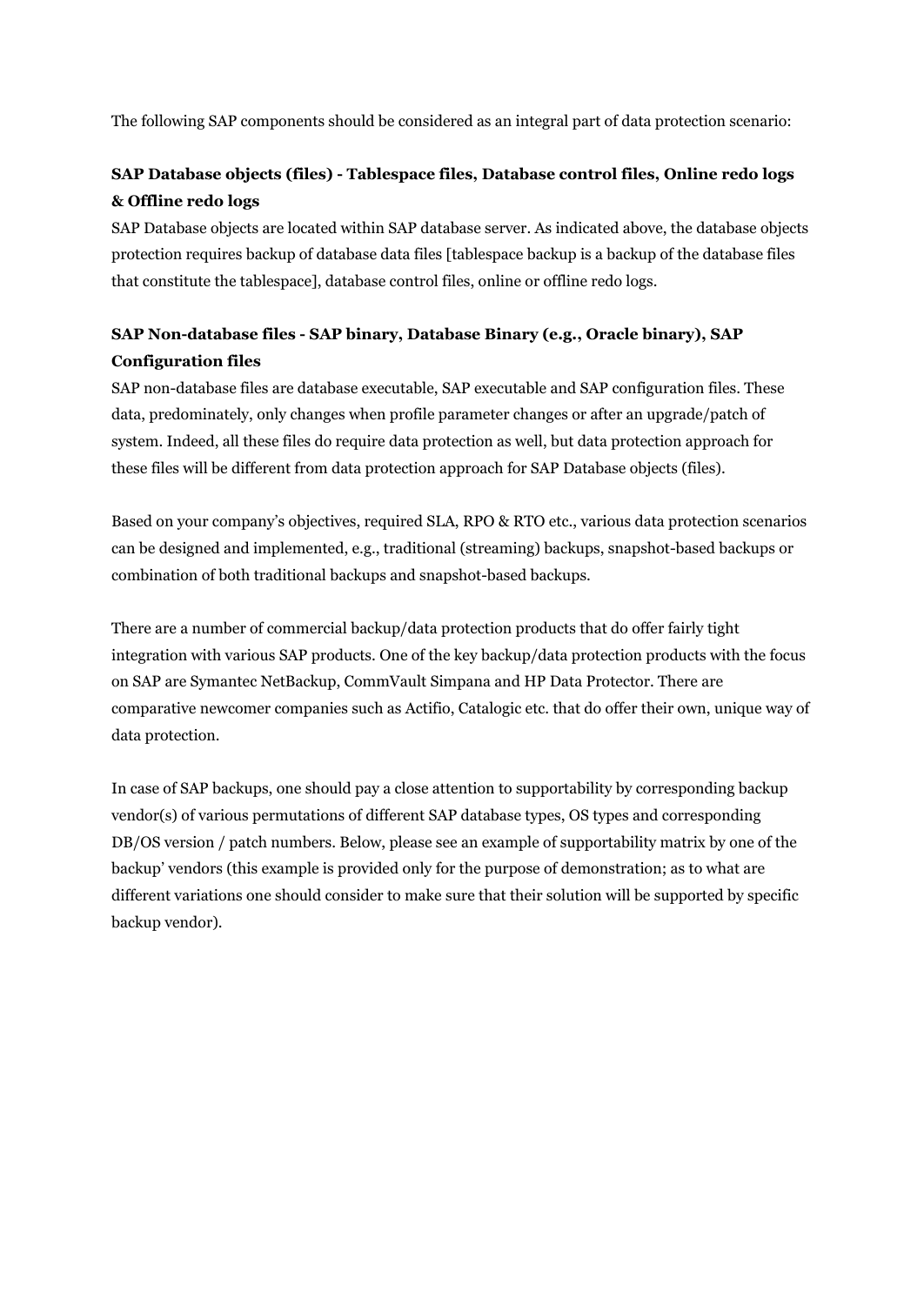| <b>DB</b> Version                                      | <b>Windows</b>                  | <b>SUSE</b>         | <b>AIX</b>          | HP-UX               | <b>RHEL</b>                  | <b>Solaris</b>      |
|--------------------------------------------------------|---------------------------------|---------------------|---------------------|---------------------|------------------------------|---------------------|
| <b>SAP on ORACLE [Kernel]</b><br>version of SAP (7.2)] | 2008 R2, 2008, 2003             | 11                  | 7.1, 6.x            | 11.31               | 5.x, 6.0, 6.1, 6.2, 6.3      | 11, 10, 9           |
| <b>SAP on ORACLE [Kernel</b><br>version of SAP (6.x)]  | no longer supported             | no longer supported | no longer supported | no longer supported | no longer supported          | no longer supported |
| Oracle 12c                                             | 2012 R2, 2012, 2008 R2,<br>2008 | not supported       | not supported       | not supported       | 6.4                          | not supported       |
| Oracle 11g R2                                          | 2008 R2, 2008, 2003             | 11.10               | 7.1.6x              | 11.31               | 5.x, 6.0, 6.1, 6.2, 6.3, 6.4 | 11, 10              |
| <b>SAP on MaxDB [Kernel</b><br>version of SAP (7.6)]   | 2003                            | 10.9                | 6.1                 | 11.31, 11.23        | 5.x                          | not supported       |
| <b>SAP on MaxDB [Kernel</b><br>version of SAP (7.7)]   | 2008, 2003                      | 11, 10, 9           | 7.1.6.1             | 11.31, 11.23        | 5.x                          | not supported       |
| DB2 (10.5)                                             | 2008 R <sub>2</sub>             | 11, 10              | 7.1                 | 11.31               | 6.0, 6.1, 6.2, 6.3, 6.4      | not supported       |
| <b>SQL 2012</b>                                        | 2012 R2, 2012, 2008 R2,<br>2008 | n/a                 | n/a                 | n/a                 | n/a                          | n/a                 |
| <b>Sybase (15.7)</b>                                   | 2008 R2, 2003 R2                | 11                  | 7.1                 | 11.31               | 6.0, 6.1, 6.2, 6.3, 6.4, 6.5 | 10                  |
| <b>HANA</b>                                            | n/a                             | 11.1.11.2           | n/a                 | n/a                 | n/a                          | n/a                 |

## **[SAP-Support-Matrix-by-Backup-Vendors](http://www.backupreview.info/wp-content/uploads/2015/12/SAP-Support-Matrix-by-Backup-Vendors.xlsx)**

#### **Click to download**

When considering incorporating snapshot-based backups in overall data protection scenario, additional supportability metrics from storage vendor(s) should be taken into consideration, such as storage array type, OS type/version # of specific storage system etc. E.g., for Catalogic product, it doesn't matter what mix of primary storage is in place, but secondary storage was based on NetApp technology until recently. A few months ago, IBM Storage was introduced as secondary storage target as well, but only for VMware environments.

Catalogic can protect SAN- and NAS-based primary storage data residing on any disk vendor array (NetApp, EMC, Hitachi, IBM, Dell, HP, etc.), direct-attached storage and internal drives, such as boot disks, but secondary storage should be based on NetApp and IBM (VMware environment only) storage.

Snapshots-based backup approach enables significantly faster backups than any traditional streaming backup approach can provide. Traditional backup system cannot provide aggressive Recovery Time Objectives (RTOs) and Recovery Point Objectives (RPOs) as snapshots-based backup.

## **The key functionalities of snapshot-based backups one should consider are:**

- Scheduling storage-based snapshots across multiple storage arrays, applications and VM virtual servers

- Ability to catalogue these snapshots for full volume or granular file recovery
- Quick search and recovery of individual files across collection of indexed snapshots
- Quickly create and retain application aware snapshots

It's important to note SNIA's [Storage Networking Industry Association] definition of snapshot-based backup. Per SNIA … a snapshot is not really a backup until it has been replicated to another storage